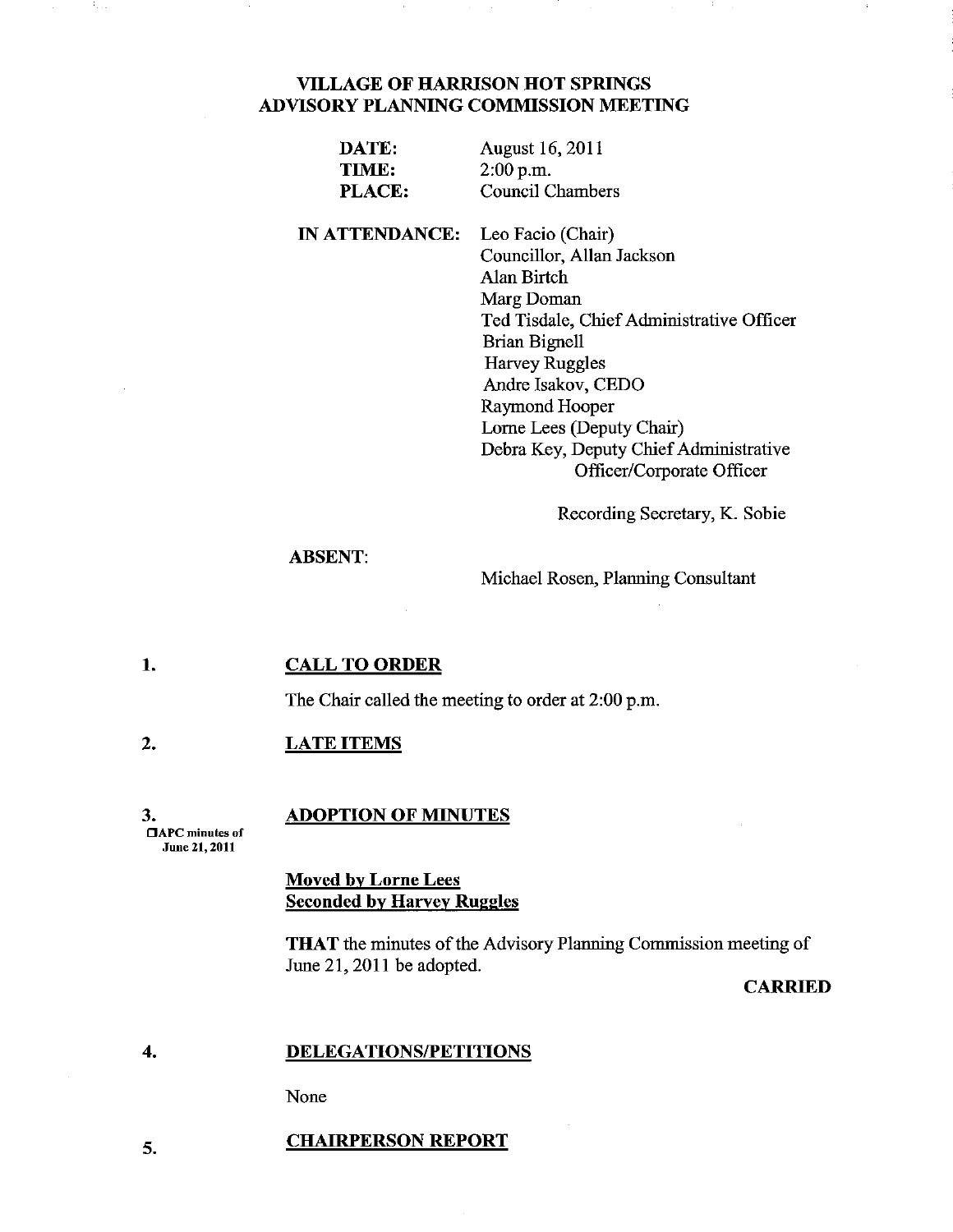# **VILLAGE OF HARRISON HOT SPRINGS MINUTES OF THE ADVISORY PLANNING COMMISSION MEETING AUGUST 16, 2011 PAGE (2)**

. . . . . .

## None

 $\overline{\phantom{a}}$ 

........

### **6. ITEMS FOR DISCUSSION**

| □ Planning Area 1        | A brief overview of Planning Area 1 was delivered by the Community<br>Economic Development Officer. Previous to this meeting discussion<br>with Michael Rosen took place. Michael noted the importance of the<br>mixed use and incorporating multi family but having the single family<br>look from Hot Springs Road; along with maintaining the park space.                                                                                                                                                                                             |
|--------------------------|----------------------------------------------------------------------------------------------------------------------------------------------------------------------------------------------------------------------------------------------------------------------------------------------------------------------------------------------------------------------------------------------------------------------------------------------------------------------------------------------------------------------------------------------------------|
|                          | Discussion of park land was mentioned it was noted that park space can<br>be cash in lieu to allow the opportunity to enhance existing parks in the<br>area. It is beneficial to the Village to not pay fees to maintain a small<br>park (less than 5 acres) but rather improve parks that already are in<br>existence. The idea of a public through road at the proposed<br>development was well liked by all members as opposed to a cul-de-sac.<br>It was discussed that McCombs should be single family small lot rather<br>than a normal large lot. |
| <b>Design Guidelines</b> | Discussion of items that are in the design guidelines that need to be<br>looked at went around the table and the main points were as follows:                                                                                                                                                                                                                                                                                                                                                                                                            |
|                          | Page $85 - at$ the time the guidelines were developed the pedestrian<br>walkway at the Beach Hotel was going to be above the dike but it is on<br>ground level.                                                                                                                                                                                                                                                                                                                                                                                          |
|                          | Page 92 – On Lillooet and Cedar setback of 2 to 4 meters is encouraged<br>but it was noted that the new restaurant is going to be built to the<br>Village sidewalk.                                                                                                                                                                                                                                                                                                                                                                                      |
|                          | Page 94 – Standard lighting design is a lot different.                                                                                                                                                                                                                                                                                                                                                                                                                                                                                                   |
|                          | Page 95 – Garbage containers receptacles should be updated                                                                                                                                                                                                                                                                                                                                                                                                                                                                                               |
|                          | Page 98 – Overhanging signs should be taken out as they are no longer<br>allowed.                                                                                                                                                                                                                                                                                                                                                                                                                                                                        |